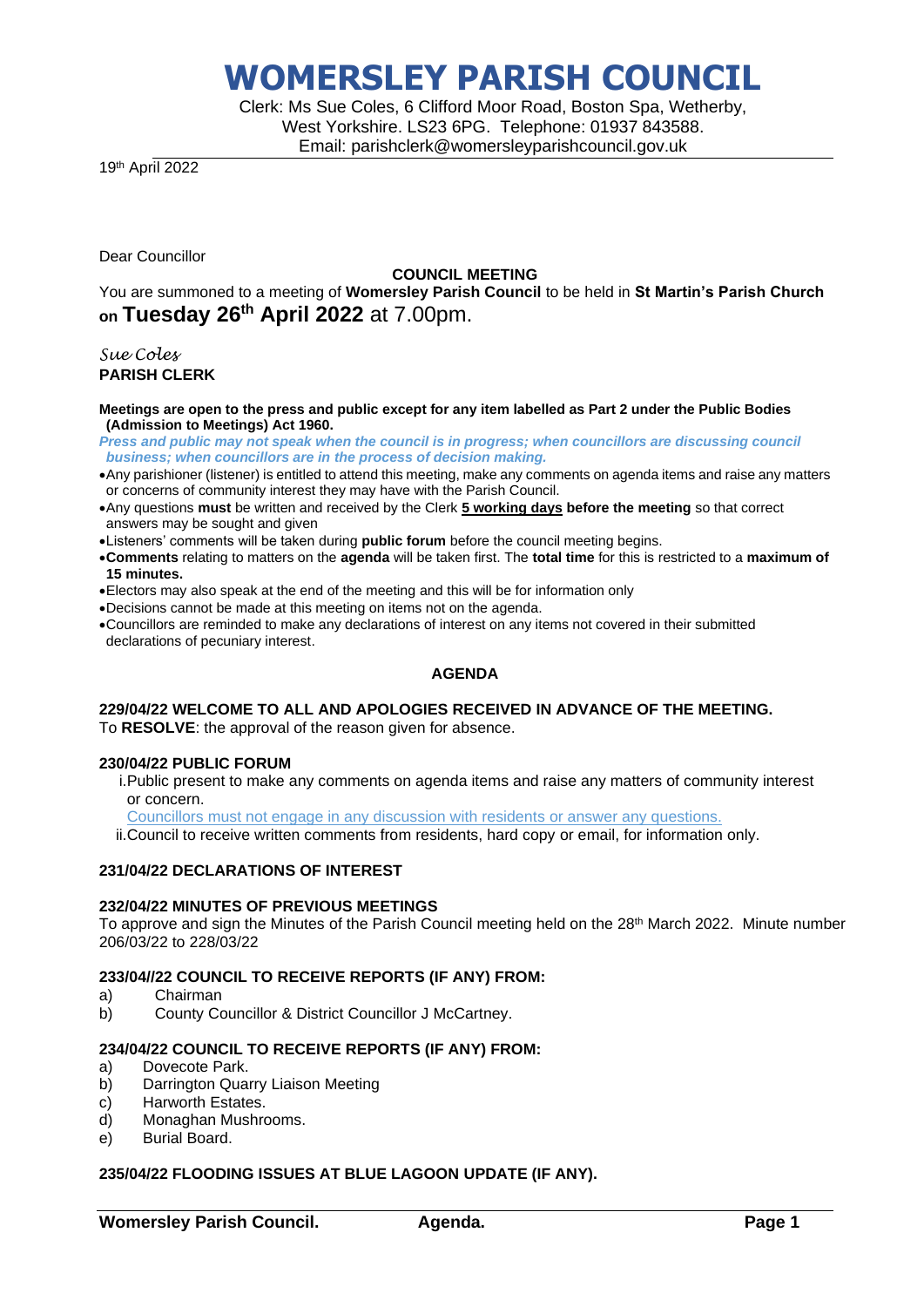# **WOMERSLEY PARISH COUNCIL**

Clerk: Ms Sue Coles, 6 Clifford Moor Road, Boston Spa, Wetherby, West Yorkshire. LS23 6PG. Telephone: 01937 843588. Email: parishclerk@womersleyparishcouncil.gov.uk

# **236/04/22 PLANNING APPLICATIONS**

## **a) NYCC CONSULTATION – NY/2021/0097/A27 WOMERSLEY QUARRY (HARWORTH ESTATES).**

This is a reserved matters application from planning application permissions granted under reference C8/41/107A/PA/ for an Aftercare Scheme, drainage matters and other items. An updated report (if any) will be given at the meeting.

# **b) GALE COMMON JUDICIAL REVIEW IN CONNECTION WITH NY/2019/009/ENV**

A further report if any available will be made by the Chair and Vice Chair.

## **c) WENT EDGE QUARRY NY/2019/0002/ENV**

To receive a further report if any available at the meeting.

| <b>PLANNING</b><br><b>APPLICATIONS</b> | <b>DETAILS</b>                                                           | <b>ADDRESS</b>          | <b>DECISION</b> |
|----------------------------------------|--------------------------------------------------------------------------|-------------------------|-----------------|
| 2022/0382/COU                          | Change of Use of land from agriculture to<br>timber vard (Retrospective) | Glebe Farm, Cow Lane    |                 |
| 2021/1182/HPA                          | Erection of first floor side extension                                   | The Vicarage, Park Lane | Granted         |

## **237/04/22 FINANCE REPORTS:**

a) List of accounts for payment.

| <b>CHQ</b>       | <b>DATED</b> | <b>PAYEE</b>         | <b>REASON</b>     | <b>GROSS</b> | <b>VAT</b> | <b>NET</b> |
|------------------|--------------|----------------------|-------------------|--------------|------------|------------|
| 01392            | 26.04.22     | SUE COLES            | <b>EXPENSES</b>   | £ 21.08      | £ 4.74     | £ 25.82    |
| 01393            | 26.04.22     | <b>ADAMS GROUNDS</b> | MOWING 1-7        | £ 939.00     |            | £ 939.00   |
| 01394            | 26.04.22     | <b>B CROSSDALE</b>   | <b>MAGAZINE</b>   | £ 58.90      |            | £ 58.90    |
| 01395            | 26.04.22     | <b>YLCA</b>          | <b>MEMBERSHIP</b> | £ 140.       |            | £ 140.00   |
| 01396            | 26.04.22     | SUE COLES            | SALARY            | £ 430.59     |            | £ 430.59   |
| $\sim$<br>$\sim$ |              |                      | <b>TOTAL</b>      | £1,589.57    | £ 4.74     | £1,594.31  |

b) Current Balance of the Community Account as at 19th April is £30,371.93

c) Bank reconciliation to 1<sup>st</sup> April 2022.

d) Payment requests received after the agenda.

e) Budget to 31st March 2022

f) List of cheques report issued to 31st March 2022

g) Asset register please see attached.

h) Financial Risk Assessment please see attached.

i) Members to **RESOLVE** payments listed and accept reports.

# **238/04/22 UPDATING VILLAGE STREETLIGHTS**

Streetlighting have confirmed that as at the on-site meeting held in Feb/Mar they have drawn up a replacement schedule and placed the order for repairs and replacements at a cost of £5700.

# **239/04/22 PARISH FIELD**

a) An update and information will be given at the meeting concerning the weekly/monthly play equipment inspections.

b) To consider Wildlife CCTV

c) To consider the laying of the field hedge along Cow Lane so that works can take place in January 2023.

# **240/04/22 REPAIRS TO BUS SHELTERS**

The company who originally committed to the repair of the bus shelters prior to lock down have confirmed that they will not be able to undertake the works as agreed in January 2020. The Clerk has made contact with another contractor and a report will be made at the meeting.

### **241/04/22 GROUNDWORKS**

An update will be given on the progress to replace the play area substandard gates.